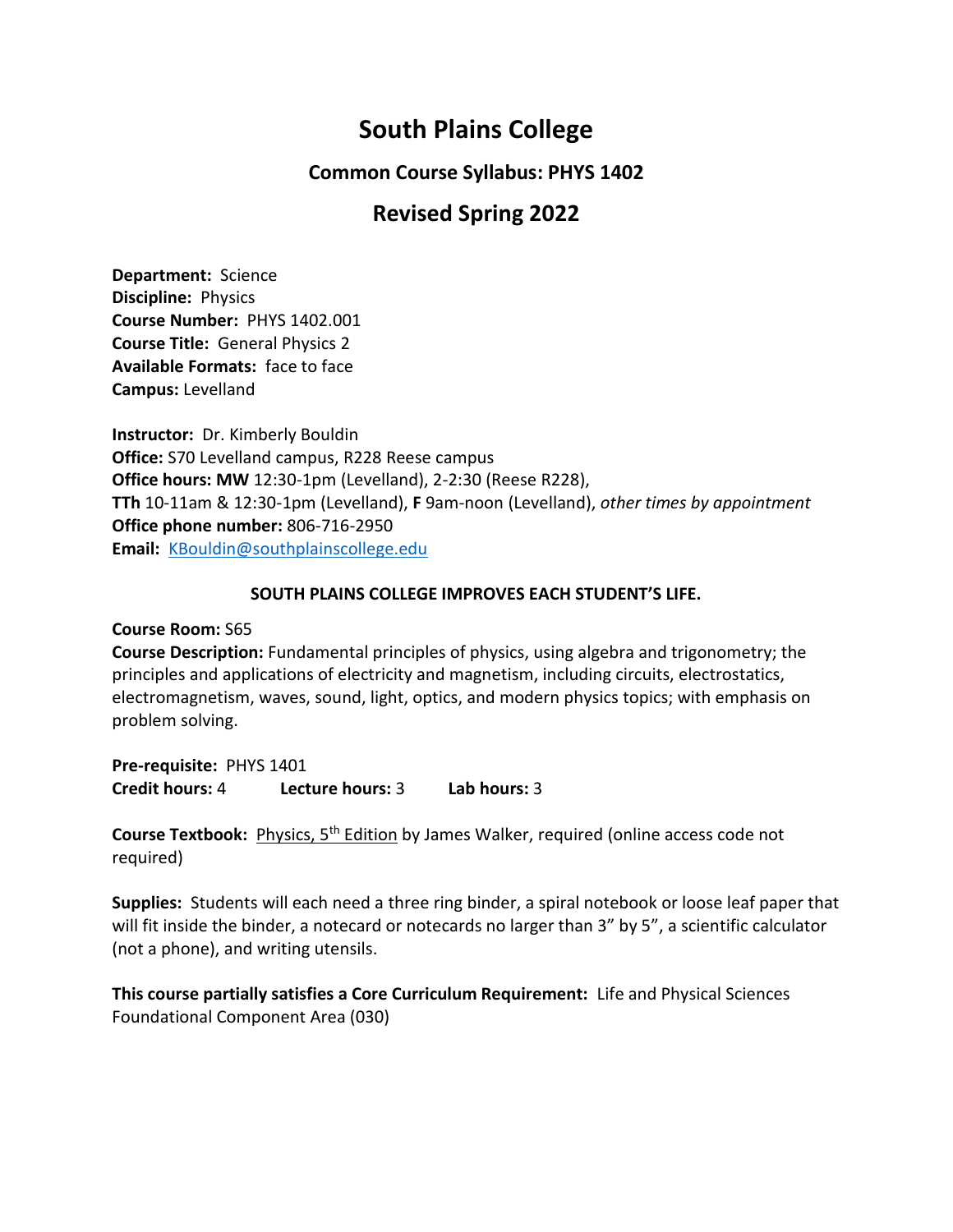#### **Core Curriculum Objectives addressed:**

**Communication skills**--to include effective written, oral, and visual communication. **Critical Thinking skills**--to include creative thinking, innovation, inquiry and analysis, evaluation and synthesis of information.

**Empirical and Quantitative skills**--to include the manipulation and analysis of numerical data or observable facts resulting in informed conclusions.

**Teamwork skills**--to include the ability to consider different points of view and to work effectively with others to support a shared purpose or goal.

#### **Student Learning Outcomes:**

Upon successful completion of this course, students shall be able to:

- 1. Solve problems involving the inter-relationship of fundamental charged particles, and electrical forces, fields, and currents.
- 2. Apply Kirchhoff's Rules to analysis of circuits with potential sources, capacitance, inductance, and resistance, including parallel and series capacitance and resistance.
- 3. Solve problems in the electrostatic interaction of point charges through the application of Coulomb's Law.
- 4. Solve problems involving the effects of magnetic fields on moving charges or currents, and the relationship of magnetic fields to the currents that produce them.
- 5. Use Faraday's and Lenz's laws to determine electromotive forces and solve problems involving electromagnetic induction.
- 6. Articulate the principles of reflection, refraction, diffraction, interference, and superposition of waves.
- 7. Describe the characteristics of light and the electromagnetic spectrum.

**Student Learning Outcomes Assessment:** A pre- and post-test will be used to determine the extent of improvement that the students have gained during the semester.

#### **Breakdown of Grading:**

| Lab exercises/homework | 10% |
|------------------------|-----|
| Quizzes                | 10% |
| Exam 1                 | 25% |
| Exam 2                 | 25% |
| Midterm project        | 25% |
| Final                  | .5% |
| <b>Grading scale:</b>  |     |

### 100---A---90, 89---B---80, 79---C---70, 69---D---60, 59---F---0

(**Bonus points** may be given for assignments and activities that are considered above and beyond course requirements. All bonus points will be added to one quiz grade. *Students are strongly encouraged to attempt all bonus assignments.*)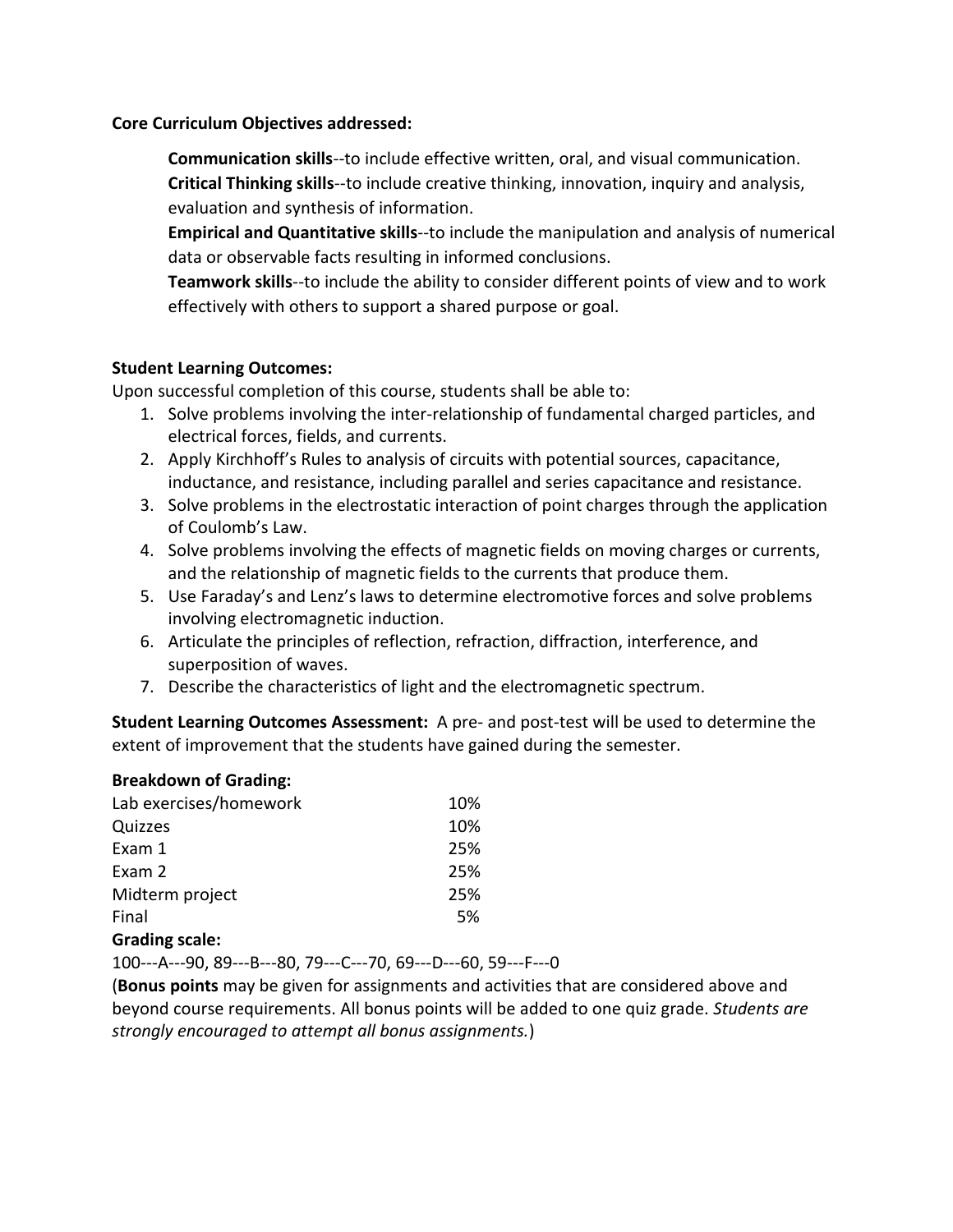#### **Attendance Policy:**

Attendance in this class will be taken from completed assignments. Everything done face-toface in class will be recorded and posted on Blackboard. If a student feels ill with ANY symptoms of COVID-19, the student will be required to stay home and complete the assignments for the day at home. If you are experiencing any of the following symptoms, please do not attend class and either seek medical attention or get tested for COVID-19. • Cough, shortness of breath, difficulty breathing • Fever or chills • Muscle or body aches • Vomiting or diarrhea • New loss of taste and smell

• *Consistent with the latest CDC recommendations, we have revised our guidance for students, faculty, and staff who have a known exposure or have tested positive. Anyone with a known exposure should wear a mask for 10 days and should seek a COVID-19 test on day five after exposure. If you test positive or develop symptoms, you should immediately self-isolate and seek a COVID-19 test. Please immediately notify your instructor, supervisor, and DeEtte Edens, Associate Director of Health and Wellness, any time you test positive for COVID-19. Anyone who tests positive is required to self-isolate for five days. Following the five-day isolation period, if you are asymptomatic or your symptoms are resolving, you may return to work or class but should wear a mask for five additional days. If you are still symptomatic, please contact DeEtte Edens at [dedens@southplainscollege.edu](mailto:dedens@southplainscollege.edu) or 806-716-2376 prior to your return date.*

**You should always check Blackboard before coming to class in order to make sure that class has not been cancelled due to the instructor's illness.**

#### **Computer/Software requirements**

#### **Minimum Computer Requirements:**

1. Personal computer with a 1 GHz Pentium processor and at least 512 MB of RAM memory, a minimum 5 GB of free hard drive, running Windows 7 / MacOS 10.8 or later (Windows 10 / MacOS 10.12 recommended).

- 2. Web Browser: Google Chrome seems to work the best with Blackboard and HOL.
- 3. A high speed internet connection of 5+ Mbps.
- 4. Microsoft Office and Microsoft PowerPoint and Word software (a recent version, preferably 2016 or higher).
- 5. Windows Media Player (the latest version).
- 6. Soundcard and functioning speakers.
- 7. Knowledge of how to navigate Google Chrome web pages and how to deal with pop-up blockers and other devices and warnings on Google Chrome.

8. Knowledge of how to download files from the Google Chrome and find them on your computer once they are downloaded.

- 9. Knowledge of basic operations of Microsoft Word and Microsoft PowerPoint.
- 10. Knowledge of how to view and adjust videos with Windows Media Player.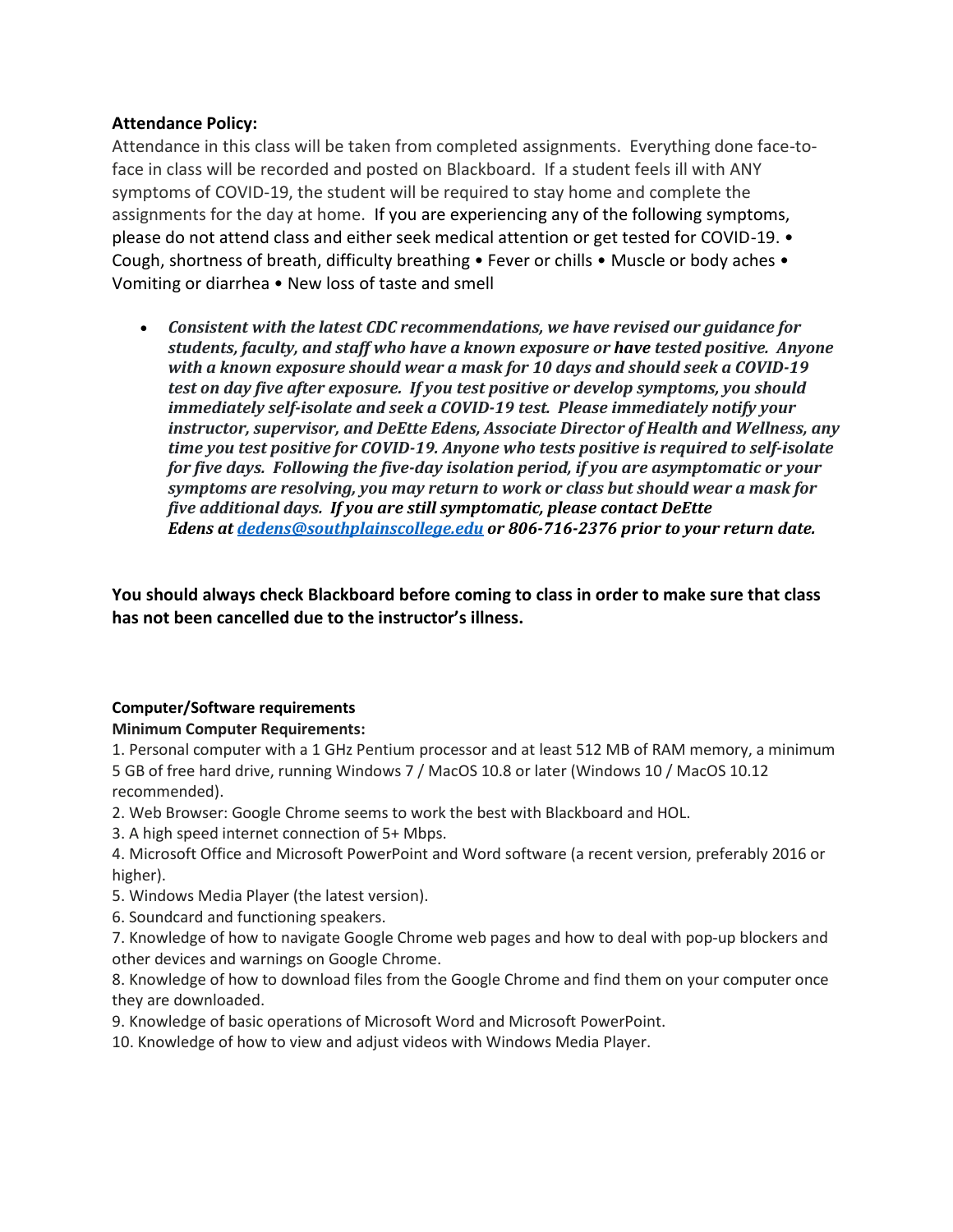#### **Additional notes on technology:**

I will respond to individual emails as quickly as I can. I will always send a reply email when an assignment is sent through email to let the student know that I have received it. If you send me something through email, and you do not receive a response within 2 days, please resend it. I will always at least touch base with you within a 2-day time period unless I am ill. Also, a student will not be punished in the event that Blackboard or an SPC server is down when an assignment is due. If you need to print, turn something in, or access something online, please try to do so ahead of time and not at the last minute in order to avoid this situation.

### **Academic Integrity**

It is the aim of the faculty of South Plains College to foster a spirit of complete honesty and a high standard of integrity. Classroom behavior that is not conducive to learning will be dealt with according to the guidelines set forth on the South Plains College Catalog. The attempt of any student to present as his or her own work which he or she has not honestly performed is regarded by the faculty and administration as a most serious offense and renders the offender liable to serious consequences, possibly suspension.

**Student Code of Conduct Policy:** Any successful learning experience requires mutual respect on the part of the student and the instructor. Neither instructor nor student should be subject to others' behavior that is rude, disruptive, intimidating, aggressive, or demeaning. Student conduct that disrupts the learning process or is deemed disrespectful or threatening shall not be tolerated and may lead to disciplinary action and/or removal from class.

**Diversity Statement**: In this class, the teacher will establish and support an environment that values and nurtures individual and group differences and encourages engagement and interaction. Understanding and respecting multiple experiences and perspectives will serve to challenge and stimulate all of us to learn about others, about the larger world and about ourselves. By promoting diversity and intellectual exchange, we will not only mirror society as it is, but also model society as it should and can be.

#### **Disabilities Statement**

Students with disabilities, including but not limited to physical, psychiatric, or learning disabilities, who wish to request accommodations in this class should notify the Disability Services Office early in the semester so that the appropriate arrangements may be made. In accordance with federal law, a student requesting accommodations must provide acceptable documentation of his/her disability to the Disability Services Office. For more information, call or visit the Disability Services Office at Levelland (Student Health & Wellness Office) 806-716- 2577, Reese Center (Building 8) 806-716-4675, or Plainview Center (Main Office) 806-716-4302 or 806-296-9611.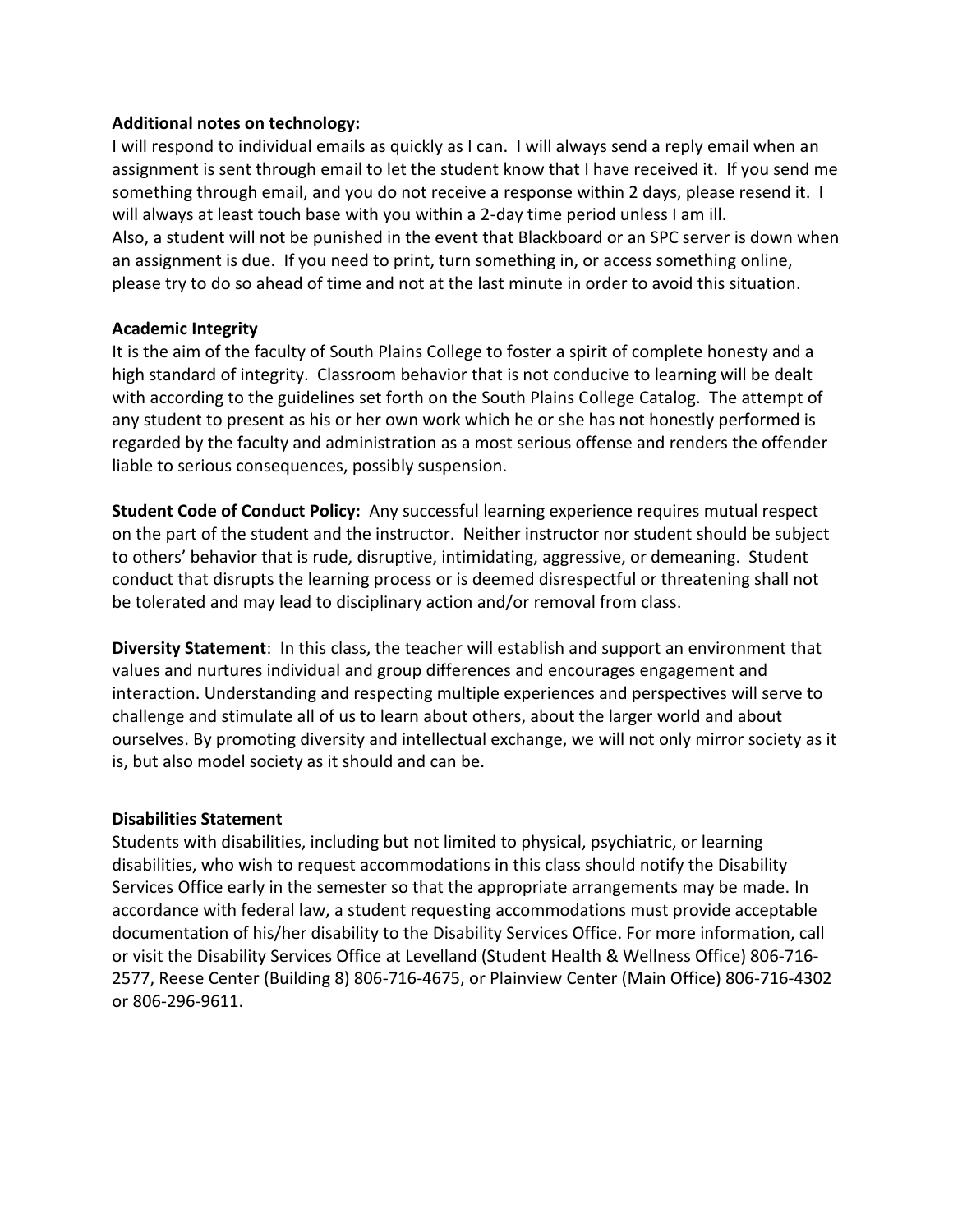#### **Non-Discrimination Policy**

South Plains College does not discriminate on the basis of race, color, national origin, sex, disability or age in its programs and activities. The following person has been designated to handle inquiries regarding the non-discrimination policies: Vice President for Student Affairs, South Plains College, 1401 College Avenue, Box 5, Levelland, TX 79336. Phone number 806- 716-2360.

#### **Title IX Pregnancy Accommodations Statement**

If you are pregnant, or have given birth within six months, Under Title IX you have a right to reasonable accommodations to help continue your education. To activate accommodations you must submit a Title IX pregnancy accommodations request, along with specific medical documentation, to the Director of Health and Wellness. Once approved, notification will be sent to the student and instructors. It is the student's responsibility to work with the instructor to arrange accommodations. Contact the Director of Health and Wellness at 806-716-2362 or email [rcanon@southplainscollege.edu](mailto:rcanon@southplainscollege.edu?subject=) for assistance.

#### **Campus Concealed Carry Statement**

Texas Government Code 411.2031 et al. authorizes the carrying of a concealed handgun in South Plains College buildings by individuals and in accordance with Texas Government Code 411.209 (a). All holders of a valid Texas License to Carry may carry on their person a handgun that is concealed in accordance with Texas Penal Code 46.03 (a-2).

Qualified law enforcement officers or those who are otherwise authorized to carry a concealed handgun in the State of Texas are also permitted to do so. Pursuant to Penal Code (PC) 46.035 and South Plains College policy. Individuals may not carry a concealed handgun in restricted locations.

For a list of locations and Frequently Asked Questions, please refer to the Campus Carry page at: <http://www.southplainscollege.edu/campuscarry.php>

Report violations to the College Police Department at 806-716-2396 or 9-1-1.